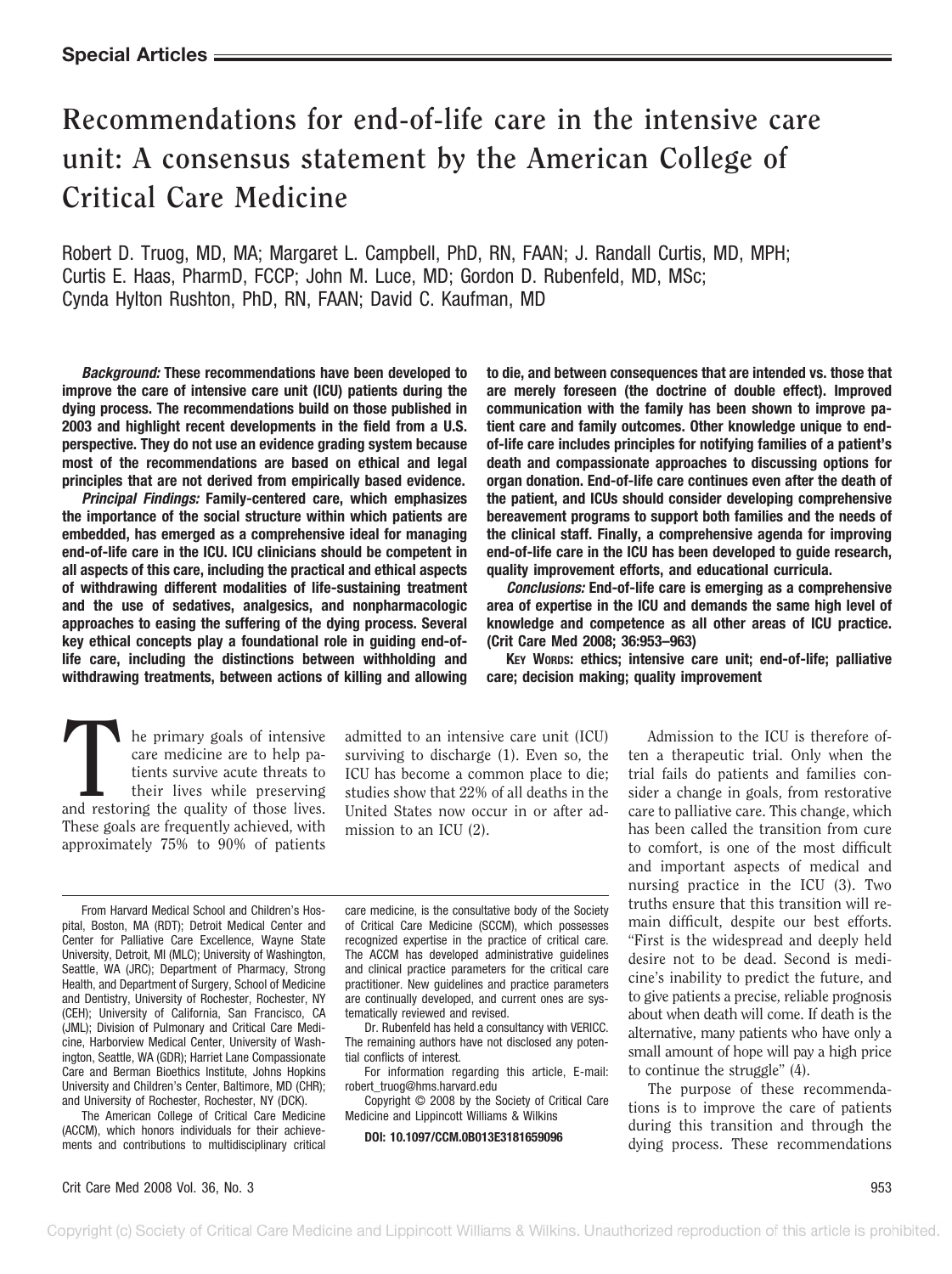build on those published in 2001 (5) and highlight recent developments in the field from a U.S. perspective. The recommendations do not quantitatively grade the level of evidence because most of the recommendations are based on ethical and legal principles that are not derived from empirically based evidence.

## **Patient and Family-Centered Care and Decision Making**

Family-centered care, which sees patients as embedded within a social structure and web of relationships, is emerging as a comprehensive ideal for end-of-life care in the ICU (6, 7). This approach has important implications for decision making and communication.

*Standards for Decision Making.* In the United States and many other countries, limiting life support is ethically and legally justified under the principle of autonomy. U.S. law grants patients with decision-making capacity the right to refuse any and all therapies, including those that sustain life (1). This standard is problematic in the ICU, however, where as many as 95% of patients may not be able to make decisions for themselves because of either their illness or sedation (8).

When patients cannot make decisions for themselves, decisions are made on their behalf by surrogates, using either the "substituted judgment standard" (if the patient's values and preferences are known)

or the "best interests standard" (if they are not). While these decisions are often reached by consensus with the patient and family, patients do have an opportunity to designate a specific individual as a healthcare proxy. When no individual has been specifically designated, many states define a legal hierarchy for choosing a designated surrogate (1). Table 1 provides some of the legal precedents for these principles in American law.

Legal guidelines regarding end-of-life decision making are less clear when patients without capacity lack an appropriate surrogate. Some states allow physicians to make decisions for such patients based on wishes expressed to the physicians when the patients had capacity. However, no state explicitly allows physicians to make decisions based on their view of the best interests of the patient (1). In general, we recommend against *ad hoc* decision making in these circumstances. One option is to ask the court to appoint a guardian for the patient. Another option is to develop a clear procedural guideline, including safeguards to protect the patient's interests (such as mandatory ethics committee review) (9).

In an effort to engage the patient directly in decision making, there may be times when sedatives and analgesics could be discontinued so that a patient may regain decisional capacity. Nevertheless, such attempts may not result in a return to lucidity because the patients' illness is too

**Table 1.** Important U.S. court cases addressing decision making at the end of life

| Case                                                                      | Importance                                                                                                                                                                                                                                                                        |  |  |  |
|---------------------------------------------------------------------------|-----------------------------------------------------------------------------------------------------------------------------------------------------------------------------------------------------------------------------------------------------------------------------------|--|--|--|
| 211 N.Y. 125, 105 N.E. 92 (1914)                                          | Schloendorff v. Society of New York Hospitals, Established that competent patients have a right to<br>determine how their bodies can be used and that<br>informed consent is required before therapeutic<br>interventions can be performed.                                       |  |  |  |
| In re Quinlan, 755 A2A 647 (H.J.), cert.<br>Denied, 429 U.S. 922 (1976)   | Declared that competent patients have a right to<br>refuse interventions that, if they become<br>incompetent, can be exercised by surrogates<br>under the principle of substituted judgment.                                                                                      |  |  |  |
| Barber v. Superior Court, 147 Cal. App.<br>7d 1006 (Cal. App. 1983)       | Clarified that surrogates can refuse any and all<br>interventions on behalf of patients, based on a<br>benefit-burden analysis.                                                                                                                                                   |  |  |  |
| In re Conroy, 486A 2d 1209 (N.J., 1985)                                   | Established that, lacking surrogate knowledge of<br>patient wishes, decisions can be made using a<br>best interests standard if the burdens of<br>interventions outweigh their benefits and if the<br>pain of living is such that administering the<br>interventions is inhumane. |  |  |  |
| Cruzan v. Director, Missouri Department of<br>Health, 497 U.S. 261 (1990) | Accepted the right of competent patients to refuse<br>interventions but allowed states to set the level<br>of evidence required to determine the prior<br>wishes of incompetent patients with which<br>surrogate decisions are made.                                              |  |  |  |

severe. Furthermore, the attempts may be inappropriate when the patients' wishes are known, death is imminent, or discontinuing drugs would cause significant pain and suffering. In these situations, surrogates should be entrusted to make decisions for the patient (10).

Patients and families must be given sufficient time to reach decisions at the end of life, and information should be delivered in ways that are sensitive to the patient's cultural, religious, and language needs. Physicians should take seriously their responsibility to make recommendations and guide families in ways that accord with their decision-making preferences. Merely providing treatment alternatives and asking patients and families to choose among them may make the patients and families feel solely responsible for the decision to forgo life-sustaining treatment, and this practice contrasts with the preferred practice of shared decision making (11). Some patients and families prefer to have physicians make these decisions (12). Asking patients and families how they prefer to make decisions is an important aspect of treating them with respect (13).

*Resolving Conflict.* End-of-life decisions are made readily and by consensus when communication among patients, their surrogates, and clinicians is satisfactory. Nevertheless, communication may not resolve all differences, especially when patients or families insist on interventions that clinicians consider inadvisable. In cases of conflict, the first step is for all parties to focus on obtaining clarity about the goals of care. Patients or their surrogates should determine what they hope to achieve—for example, restoring health, extending life, or relieving pain and suffering. For their part, physicians should provide information about the patient's prognosis and what goals can be accomplished by the use of specific interventions (14).

In the small number of cases where agreement is not possible, physicians are not obligated to offer therapies that they believe cannot achieve the goals of care, as mutually defined by the clinicians, patient, and surrogates (15, 16). When this occurs, the American Medical Association (17) and others have recommended a process-based approach to resolving conflicts over end-of-life issues. Central to this process is mediation by hospital ethics committees. Many hospitals have adopted policies based on this model, and at least one state has incorporated this approach into legislation (18).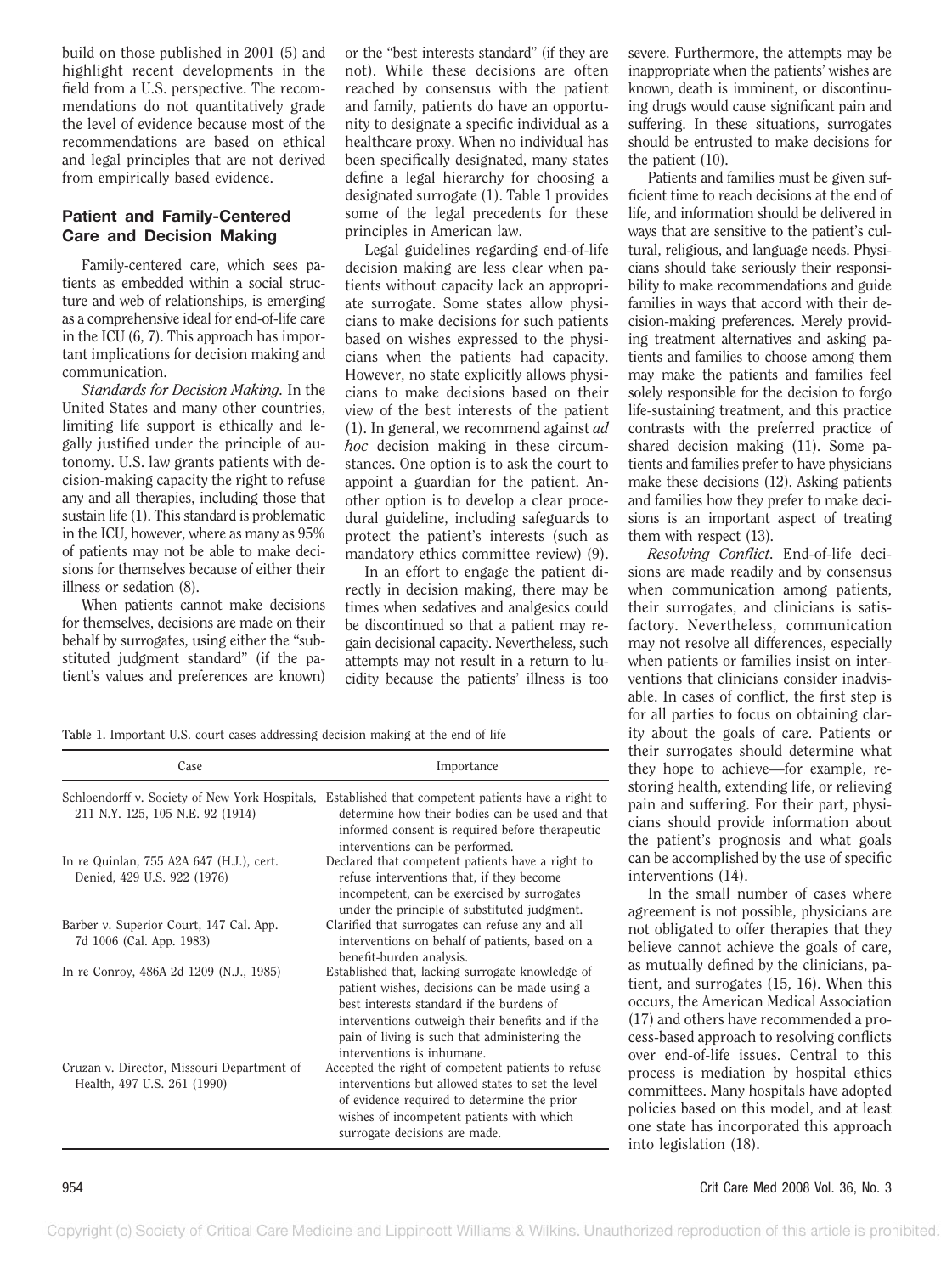*Communication With Families.* Caring for family members is an important part of caring for the critically ill patient. Family-centered care is based on the values, goals, and needs of the patient and family, including their understanding of the illness, prognosis, and treatment options and their expectations and preferences for treatment and decision making (6). Supporting families through the death of a loved one in the ICU frequently involves guiding them through "hoping for the best and planning for the worst" (14). Compassion requires honoring the family's hopes and simultaneously preparing them for the possibility of death (19). Framing discussions in these terms can help avoid and resolve conflicts as the patient's condition unfolds.

Communication between members of the ICU team and the family occurs in many settings, including the formal family conference as well as bedside communication. Communication skills are an important component of high-quality critical care, and there is increasing evidence regarding the importance of this skill for family outcomes  $(20-23)$ . There is also increasing evidence supporting specific approaches that can improve communication and family experiences (22, 24, 25). Evidence shows that families are more satisfied with communication and have reduced psychological morbidity when clinicians spend more time during family conferences listening to families, value the family input, and support their emotions (22, 24, 26). Families also need ongoing and direct communication concerning the patient's prognosis (27, 28). A recent randomized trial showed that such strategies to improve communication with families can significantly reduce psychological morbidity in family members after the ICU stay (22). Other strategies for improving end-of-life communication are shown in Table 2.

In addition, some families may choose to be present during resuscitation and other invasive procedures (29). Research shows that these experiences may be highly valued by family members and need not interfere with the delivery of medical care. Allowing family members to be present for such procedures requires careful planning, including guidelines, the availability of support systems, and trained personnel (30).

Spirituality plays an important role in how some critically ill patients and clinicians cope with illness and death (31). Spirituality is not synonymous with religion. Each person's understanding of spirituality should be explored. Assessment of spiritual needs is not the exclusive domain of the chaplain but is part of the role of critical care clinicians, who

**Table 2.** Strategies for improving end-of-life communication in the intensive care unit (ICU)

| 1. Communication skills training for clinicians<br>2. ICU family conference early in ICU course (118)                                                                                                                                                                                                                                                                                                                                                                                                                                                                                                                                                                                                                                 |  |
|---------------------------------------------------------------------------------------------------------------------------------------------------------------------------------------------------------------------------------------------------------------------------------------------------------------------------------------------------------------------------------------------------------------------------------------------------------------------------------------------------------------------------------------------------------------------------------------------------------------------------------------------------------------------------------------------------------------------------------------|--|
| Evidence-based recommendations for conducting family conference:<br>Find a private location (21).<br>Increase proportion of time spent listening to family (26).<br>Use "VALUE" mnemonic during family conferences (22).<br>Value statements made by family members.<br>Acknowledge emotions.<br>Listen to family members.<br>Understand who the patient is as a person.<br>Elicit questions from family members.<br>Identify commonly missed opportunities (25, 149).<br>Listen and respond to family members.<br>Acknowledge and address family emotions.<br>Explore and focus on patient values and treatment preferences.<br>Affirm nonabandonment of patient and family.<br>Assure family that the patient will not suffer (24). |  |
| Provide explicit support for decisions made by the family (24).                                                                                                                                                                                                                                                                                                                                                                                                                                                                                                                                                                                                                                                                       |  |
| Additional expert opinion recommendations for conducting family conference:<br>Advance planning for the discussion among the clinical team<br>Identify family and clinician participants who should be involved.<br>Focus on the goals and values of the patient.<br>Use an open, flexible process.<br>Anticipate possible issues and outcomes of the discussion.<br>Give families support and time.<br>3. Interdisciplinary team rounds<br>4. Availability of palliative care and/or ethics consultation (115, 116)<br>5. Development of a supportive ICU culture for ethical practice and communication (108)                                                                                                                       |  |

should possess fundamental skills in spiritual assessment and referral (32).

## **Ethical Principles Relating to the Withdrawal of Life-Sustaining Treatment**

Three ethical principles help to shape the current U.S. consensus around the withdrawal of life-sustaining treatment. While not all clinicians personally agree with each of them, these principles have broad-based support within the U.S. legal system and accepted clinical practice and thereby form the basis for the specific recommendations that follow (33). The three principles are as follows: 1) Withholding and withdrawing life support are equivalent; 2) there is an important distinction between killing and allowing to die; and 3) the doctrine of "double effect" provides an ethical rationale for providing relief of pain and other symptoms with sedatives even when this may have the foreseen (but not intended) consequence of hastening death (34 –37).

*Withholding vs. Withdrawing.* Numerous surveys consistently show that clinicians are psychologically more comfortable withholding treatments than withdrawing them  $(38-40)$ . The reasons for this are complex but relate to the fact that withholding is passive, whereas withdrawing is active and associated with a greater sense of moral responsibility. Despite this psychological preference, both philosophical and legal analyses have emphasized that clinicians should make no distinction between decisions to withhold or to withdraw (41). This is because whether any therapy is initiated or continued should be based solely on an assessment of its benefits vs. burdens and the preferences of the patient. Furthermore, in many cases the value of an intervention can only be determined after a trial of therapy. If clinicians are reluctant to withdraw therapies, they may be less inclined to give patients a trial of an indicated therapy and thereby may make premature decisions to withhold therapies that the patient would consider beneficial.

*Killing vs. Allowing to Die.* In the landmark case of Karen Ann Quinlan, physicians argued that withdrawal of mechanical ventilation from a patient was unethical, because it would kill the patient. Some philosophers have supported this view, arguing that since killing is defined as an act that is the proximate cause of a death, then withdrawal of life support is indeed an act of killing, but one that may be justified by the clinical

#### Crit Care Med 2008 Vol. 36, No. 3 955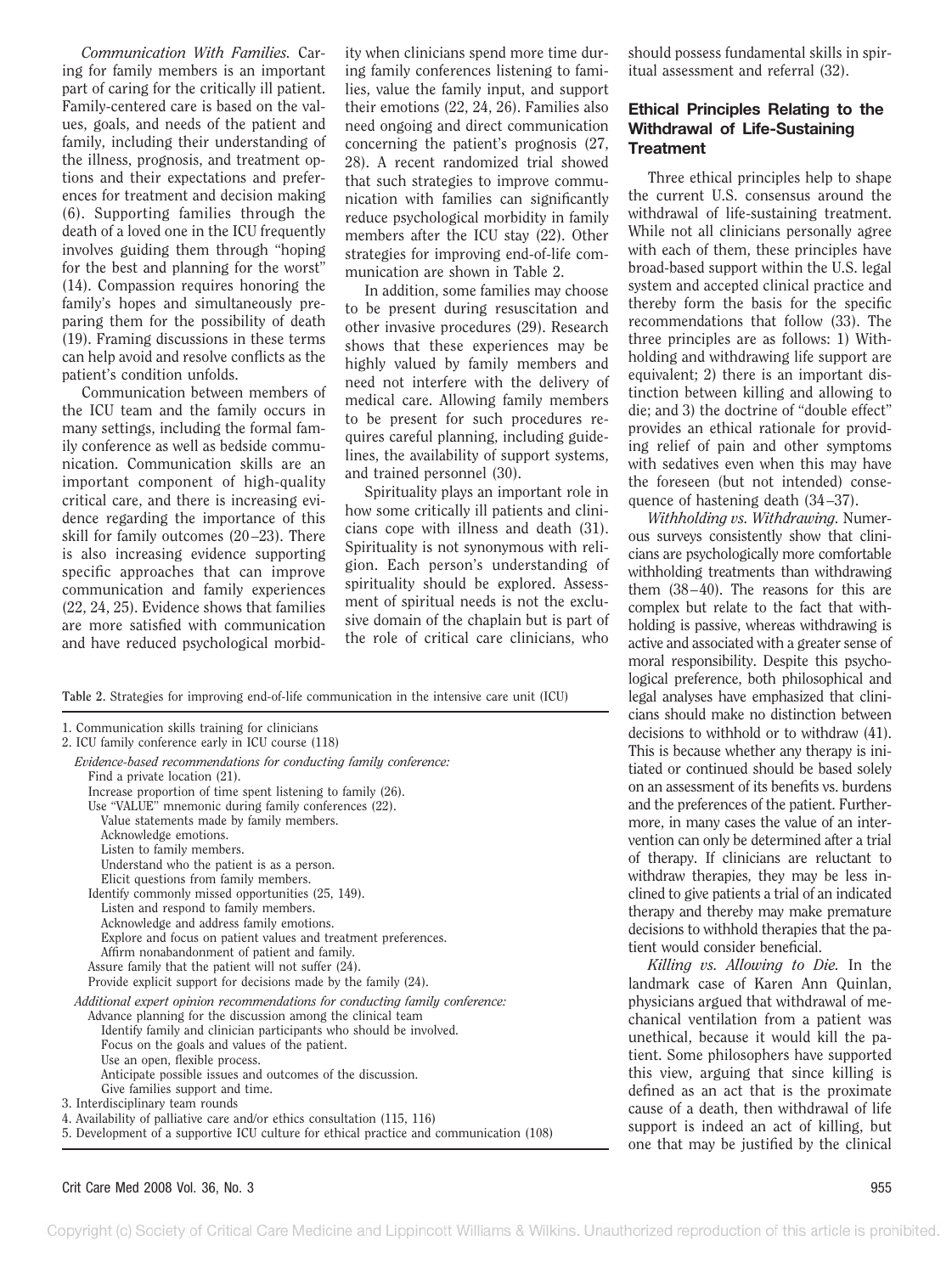circumstances and the consent of the patient or surrogate (33). The U.S. courts, however, have rejected this view. In Quinlan, for example, the court affirmed that patients or their surrogates have the right to refuse any unwanted medical treatment, even if life-sustaining. Therefore, the withdrawal of life-sustaining treatments is not legally considered a killing, and the actions of clinicians in this regard are described as "allowing the patient to die" from the underlying illness (42).

*Intended vs. Merely Foreseen Consequences.* Euthanasia is illegal in the United States, yet ICU clinicians have an obligation to make patients comfortable during the dying process, even when medications must be administered in doses that may shorten the patient's life. The philosophical doctrine of "double effect" is used to draw a moral distinction between giving medications with the intention to kill the patient vs. giving them with the intention to make the patient comfortable, but with the foreseen consequence of potentially hastening the patient's death.

This doctrine is controversial, since it relies on an assessment of the intentions of the clinician, which are subjective and can be mixed. Furthermore, in most situations individuals are morally responsible for all of the foreseen consequences of their actions, not just those that are intended (34, 36). Despite these philosophical difficulties, the principle is supported in the U.S. law and defines the line between euthanasia and acceptable palliative care. In the words of former U.S. Supreme Court Chief Justice Rehnquist, "It is widely recognized that the provision of pain medication is ethically and professionally acceptable even when the treatment may hasten the patient's death if the medication is intended to alleviate pain and severe discomfort, not to cause death" (43).

The intentions of the clinicians are therefore critically important in determining the legality of the large doses of medication that are sometimes administered in end-of-life care. Both in verbal communication and written documentation, clinicians must clearly express the intention to relieve the pain and suffering of the patient and the clinical signs that justify the administration of additional medications. Moreover, this intention is evidenced by practices that rely on an ongoing assessment of the patient's comfort, coupled with judicious titration of sedation and analgesia in accordance with clinical guidelines

Some have argued that the doctrine of double effect is not necessary, since studies suggest that the use of sedatives and analgesics at the end of life does not actually hasten death  $(44-46)$ . The doctrine is still useful, however, for justifying those individual cases where the drugs clearly appear to hasten death but are necessary to control symptoms (47).

## **Practical Aspects of Withdrawing Life-Sustaining Treatments in the ICU**

Practical advice around the withdrawal of life-sustaining treatments comes from a combination of theoretical considerations, empirical data, and clinical experience. Although the phrase "withdrawal of care" is often heard, it is important to distinguish between the withdrawal of life-sustaining interventions and the withdrawal of care. While the former is common, the latter should never occur. Language is important, particularly to patients and their families.

*The Procedure of Withdrawing Life-Sustaining Treatment.* A useful clinical framework for the withdrawal of lifesustaining treatment is to consider it as one of many critical care procedures. Clinicians should follow steps familiar to those from other procedures like tracheal intubation or central venous catheterization (48). Communication with the family and preparing them for the withdrawal process is an essential step. In particular, families should be prepared for the normal respiratory patterns that often precede death. Clinicians should avoid referring to these as "agonal respirations," since this term may erroneously imply to the family that these cause the patient to be in "agony." With appropriate palliative care, this breathing pattern is a natural part of dying and should not be associated with any discomfort.

As with other routine clinical procedures, an explicit plan of withdrawing life support helps ensure that nothing is overlooked, such as discontinuing routine treatments that provide no comfort to the patient (such as chest radiographs and blood draws). An explicit plan also prompts busy clinicians to make important contacts, such as with social workers, clergy, and organ donation coordinators (49).

Clinicians should be prepared to assist families in the dying process. The goal is to provide the patient and family a quiet, private space devoid of technology and alarms. This may be difficult in units where curtains separate patient beds. When the dying process is prolonged or when demands for an ICU bed cannot be met in other ways, transfer to another area in the hospital may be unavoidable (50). The transition should occur smoothly with deference to the needs of the patient and family. Every effort should be taken to reassure family members that continuity of clinical care will be maintained.

Even though excellent palliative care can often be provided with no more than attentive and compassionate clinical assessment, there may be a tendency to continue cardiac, pulse oximetry, and even invasive hemodynamic monitoring in the ICU. Since such monitoring does not provide additional comfort to the patient and is not necessary to assess symptoms of distress, providers should critically review whether it should be continued. Family members, particularly those who have spent weeks tracking physiologic markers, may find themselves paying undue attention to the monitor instead of the patient. A specific conversation with the family about the rationale for stopping these forms of monitoring may relieve anxiety.

*Considerations Around Specific Therapies.* Once the transition from cure to comfort has been negotiated, all ICU therapies should be critically evaluated in terms of whether they make a net positive contribution to the comfort of the patient. This includes antibiotics, vasoactive drugs, renal dialysis, and ventricular assist devices. These treatments, including intravenous fluids and nutrition, do not provide comfort to dying patients and are not obligatory during the withdrawal of life support. Sometimes clinicians set limits on treatments that are not currently indicated (such as cardiopulmonary resuscitation) while continuing other forms of aggressive treatment. However, once the decision has been made to withhold a lifesustaining therapy (such as renal dialysis or vasopressors), clinicians should critically consider the rationale for continuing any other life-sustaining treatments (51, 52).

There are justifications for offering limited sets of life-sustaining treatments. The most compelling is when a patient has specifically refused one form of lifesustaining treatment on the basis of personal values, as for example when a patient refuses intubation while requesting other therapies. These wishes should be followed as long as they are consistent with good-quality care. However, preferences such as refusing endotracheal in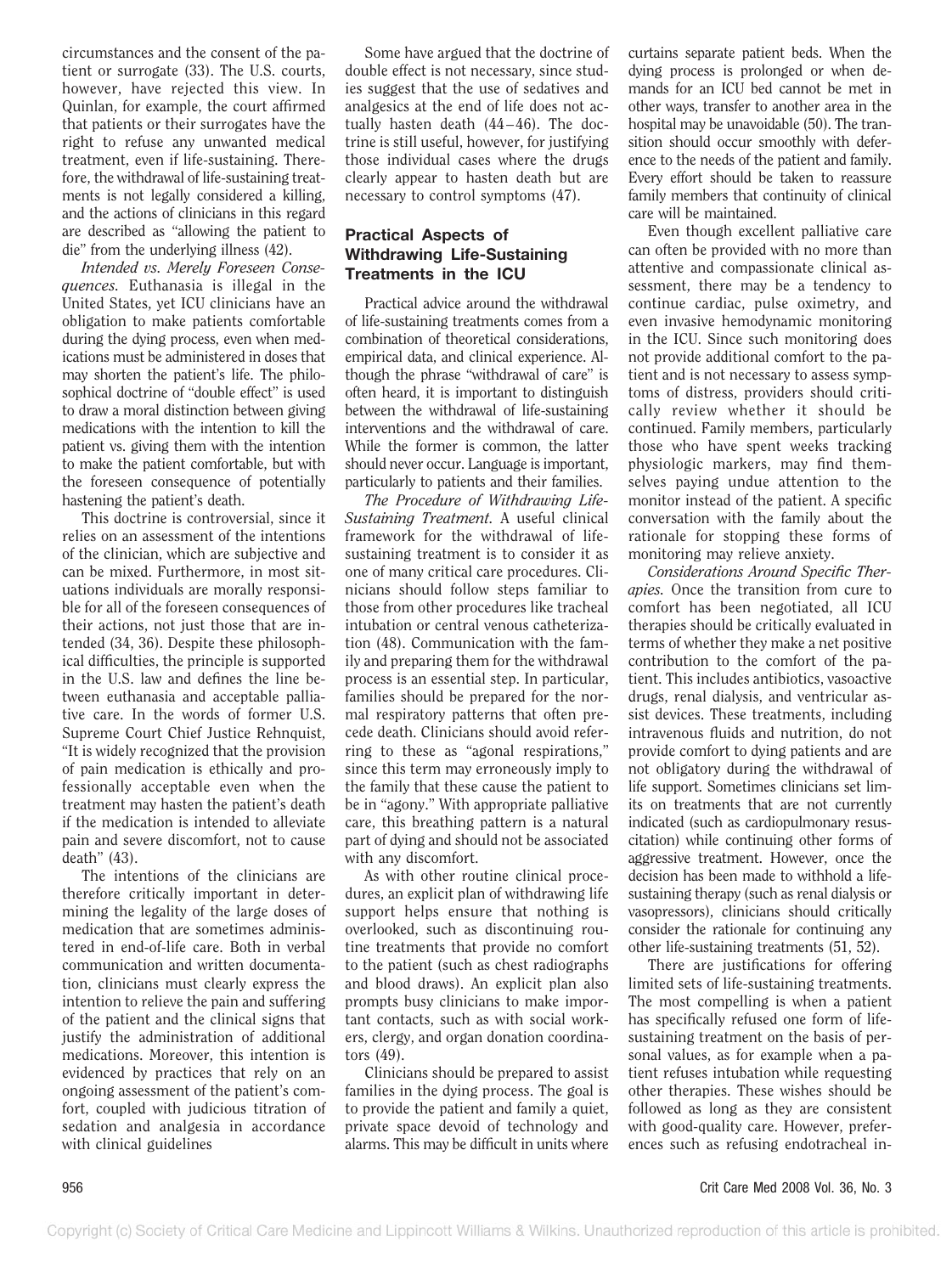tubation while insisting on other aspects of cardiopulmonary resuscitation are not consistent with good-quality care and should not be adopted as a plan of treatment.

Abrupt discontinuation of life-sustaining treatments, with the exception of mechanical ventilation, results in no discomfort. Therefore, there is no justification to wean treatments such as antibiotics, blood products, intravenous fluids, or cardiovascular support. Since rapid withdrawal of oxygen or ventilatory support may lead to dyspnea, there is a theoretical rationale for removing these supports gradually. Although a prolonged "terminal weaning" process has been advocated on the grounds that it removes a sense of responsibility from the family and clinicians, this process is not ethically required and may, by prolonging the dying process, actually contribute to patient distress (53). Therefore, the only justification for gradual reduction of ventilatory support is to allow time to control dyspnea through the titration of medications.

Considerable variation in practice attends to the decision of whether to extubate patients when withdrawing mechanical ventilation or whether to leave the endotracheal tube in place while the ventilator is weaned (54). Since survivors of critical illness frequently recall endotracheal tubes and suctioning as significant sources of discomfort, an argument can be made to remove artificial airways (55). Neither ethical principles nor current empirical evidence can support a dogmatic view on this question; clinicians should solicit input from team members and the family to make the decision in individual cases.

The use of noninvasive ventilation during end-of-life care should be evaluated by carefully considering the goals of care (56 –58). There are two reasonable scenarios. A patient who has specifically refused intubation but desires other aspects of intensive care with the goal of prolonging survival may choose noninvasive ventilation. Alternatively, noninvasive ventilation may be used as a palliative technique to minimize dyspnea. When used for the latter indication, noninvasive ventilation should be stopped when it is no longer effective at relieving that symptom.

*Pharmacologic Paralysis and End-of-Life Care.* Neuromuscular blocking agents, such as pancuronium, vecuronium, and atracurium, can be involved in end-of-life care in two ways (5, 59). First,

clinicians may initiate use of these agents at the time of withdrawal of life support. This practice, whose primary purpose is to make the patient "look" comfortable during the dying process, is not acceptable. Since these agents have no sedative or analgesic effects, their use cannot be justified as being beneficial to the patient. Furthermore, their use makes it impossible to assess the patient's level of comfort, thereby thwarting an essential goal of end-of-life care. A second, more difficult situation occurs when a decision is made to withdraw life support from a patient who has been receiving paralytic agents for therapeutic reasons. The ideal solution in this circumstance is to allow the paralytic agent to wear off or to pharmacologically reverse its effects, allowing for better assessment of the patient. In some cases, however, the duration of action of these agents may be very prolonged, as when the patient has been receiving large doses of the drugs or when hepatic or renal failure has impaired their clearance. In these cases, the benefits of continuing with life support until neuromuscular function can be restored must be balanced against the burdens that this support imposes on the patient and family.

The question of how to manage patients receiving paralytic agents remains controversial. If prolonged paralysis is recognized as an iatrogenic complication of the patient's treatment, then insisting that this complication be resolved before acceding to the families request to withdraw life support could be seen as placing the concerns of the care team above those of the patient and family. These recommendations therefore take the following positions. First, paralytic agents should never be introduced at the time of withdrawal of life support. Second, when patients have been receiving paralytic agents for therapeutic reasons, neuromuscular function should ideally be restored before withdrawal of life support. Third, when restoring neurologic function would impose an unacceptable delay on the withdrawal of life support, withdrawal may proceed, with particular attention given to ensuring the comfort of the patient through the dying process, recognizing that signs of discomfort will be difficult to detect.

## **Symptom Management in End-of-Life Care**

Declining or impaired cognition and decreased consciousness are common among ICU patients (60). When patients cannot self-report their symptoms, clinicians may undertreat pain and suffering because of difficulty in identifying behavioral indicators of these symptoms (61).

*Pain.* More than 50% of seriously ill hospitalized patients report some level of pain (62). Pain in the ICU is often related to iatrogenic causes, procedures, and interventions. Moderately or severely uncomfortable procedures that are commonly performed in the ICU include suctioning, turning, catheter insertion, wound care, and the presence of endotracheal tubes (63, 64). Minimizing or eliminating iatrogenic sources of pain should be part of the pain relief plan.

When patients cannot self-report their degree of pain, standardized scoring systems based on physiologic variables and behavioral observations can provide an objective basis for pain management. The Behavioral Pain Scale was developed for use in the ICU with mechanically ventilated patients (65). The Behavioral Pain Scale has strong interrater reliability, moderate internal consistency, and discriminant validity (66, 67).

The Pain Assessment Behavior Scale is another simple, reliable, and valid instrument for assessing pain in adults when a self-report cannot be obtained. This instrument has strong internal consistency and interrater reliability, and the correlation between patient reports and Pain Assessment Behavior Scale suggests that this scale is a good measure of pain presence and intensity (68).

*Dyspnea and Respiratory Distress.* Dyspnea and respiratory distress are common symptoms among patients admitted to an ICU unit for oxygen and ventilatory support (69). Dyspnea is defined as the patient's subjective awareness of altered or uncomfortable respiratory functioning; respiratory distress is the observable corollary to dyspnea (70). Behavioral correlates of respiratory distress in mechanically ventilated patients include (in descending frequency) tachypnea and tachycardia, a fearful facial expression, accessory muscle use, paradoxic breathing (diaphragmatic), and nasal flaring (71).

The data to support specific treatment approaches for dyspnea during end-of-life care are sparse and incomplete. The best approach is to individualize the treatment based on the underlying source of the dyspnea, the patient's level of consciousness, and the patient's observed and perceived needs. Some approaches treat the symptom directly and thereby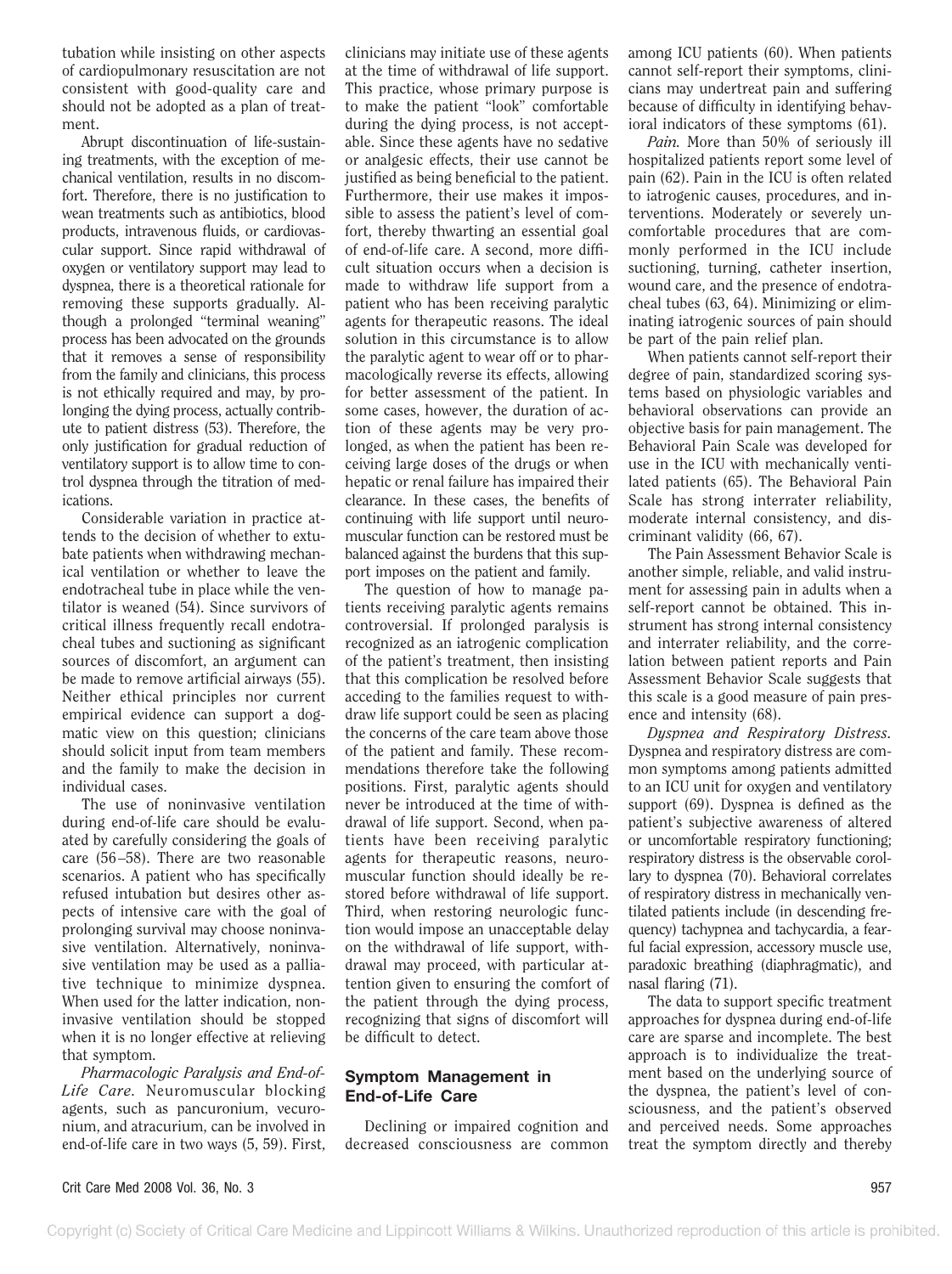prolong life. These include, for example, supplemental oxygen, corticosteroids, diuretics, and bronchodilators. Other approaches, like administration of opioids, also make the patient comfortable but may decrease consciousness. Clinicians should work with patients and families to determine the optimal approach, or combination of approaches, for each patient on an individual basis (70).

*Delirium.* Delirium is a disturbance of consciousness characterized by an acute onset and fluctuating course such that a patient's ability to receive, process, store, or recall information is impaired (72). When these symptoms are accompanied by increased motor activity, the condition is termed *agitated delirium*. Agitated delirium is relatively common in ICU patients as a consequence of their medical condition, substance intoxication or withdrawal, use of medication, or a combination of these factors (60, 73), and it prompts the use of sedatives and restraints to promote patient safety and avoid self-harm. Delirium, calm or agitated, is a common symptom among conscious ICU patients who are dying (74).

Distressing symptoms, such as pain or dyspnea, may contribute to agitated delirium, and analgesia and other treatments should be optimized before sedatives are employed (75). Removing restraints, promoting sleep, reducing noise and lights, and providing a soothing family member or

staff presence are all strategies that may reduce the negative effects of delirium and minimize the need for sedation (76). Neuroleptic agents, such as haloperidol, are effective at reducing delirium-induced agitation. While sedation is the hallmark treatment for agitated delirium and is often necessary at the end of life (10), its use deprives the patient and family of possible meaningful interactions before death and should be used as a last resort.

*Specific Medications.* The goal of drug therapy as a component of end-of-life care is the alleviation or prevention of pain, dyspnea, and other distressing symptoms. The medications most commonly used in endof-life care are summarized in Tables 3 and 4. As a general rule, any time an increase in an infusion dose is being considered due to reemergence of the signs or symptoms of suffering, intravenous bolus doses should be administered concurrently to achieve a rapid response. The routine use of a bolusinfusion approach should minimize the risk of unnecessary delays in response.

Opioids are the mainstay for the treatment of pain and dyspnea in dying patients and demonstrate additive sedative effects as a component of drug combinations for palliative sedation  $(77-81)$ . The opioid analgesics recommended in recent multisociety practice guidelines are morphine, fentanyl, and hydromorphone (82). The effects of morphine on cardiac preload may also contribute to improvement of dyspnea in some patients by reducing pulmonary edema.

Morphine is recommended as the agent of choice for palliative care due to its efficacy, low cost, familiarity to the healthcare team, and potentially beneficial euphoric effects. Compared with other opioids, morphine is associated with a greater risk of histamine release causing urticaria at the injection site, pruritus, and flushing, which may be relieved by antihistaminic therapy (83). Fentanyl and hydromorphone are alternatives to morphine. Fentanyl has a very short duration of response and should be administered by continuous infusion in this setting. Although hydromorphone is considered to have less euphoric effect than morphine, available evidence does not suggest important differences in analgesic efficacy, adverse effects, or patient preference in the management of chronic and acute pain (84).

Benzodiazepines are the most frequently used and often preferred agents for sedation in the critical care unit, including sedation during end-of-life care (44, 77, 82, 85). They have no analgesic properties; their benefits in this setting derive from their sedative, hypnotic, anxiolytic, and amnestic effects. Lorazepam and midazolam are the most commonly used benzodiazepines. As with all centrally acting drugs, the time to onset of the benzodiazepines is primarily dependent on the lipid solubility of the drug. Midazolam is highly lipophilic and has the most rapid onset of effect following intravenous administration, with maximal response in approximately 5–10 mins. Lorazepam is the least lipid soluble of the parenteral benzodiazepines and requires up to 20 –25 mins to achieve maximal response following intravenous administration (86, 87). There are no convincing data of important differences in clinical response or safety when each agent is used appropriately.

**Table 3.** Opioid analgesic agents (5, 79, 82)

|                                                  | Equivalent                     | Onset<br>to Peak<br>Dose, $IV^a$ Effect, mins | Duration<br>hrs               | of Effect, Typical Adult Pediatric<br>Dose, IV                   | Typical<br>Dose, IV | Typical Infusion Rate                                                                                                          |
|--------------------------------------------------|--------------------------------|-----------------------------------------------|-------------------------------|------------------------------------------------------------------|---------------------|--------------------------------------------------------------------------------------------------------------------------------|
| Morphine<br>Fentanyl<br>Hydromorphone $1.5-2$ mg | $10 \text{ mg}$<br>$100 \mu g$ | $20 - 30$<br>$2 - 5$<br>$20 - 30$             | $3 - 4$<br>$0.5 - 2$<br>$3-4$ | $2\text{--}10$ mg<br>$0.5 - 2 \mu$ g/kg<br>$0.5 - 2 \text{ m}$ g |                     | 0.1 mg/kg $0.05-0.5$ mg·kg <sup>-1</sup> ·hr <sup>-1</sup><br>$1-5 \mu$ g/kg $0.5-10 \mu$ g·kg <sup>-1</sup> ·hr <sup>-1</sup> |

IV, intravenous.

*a* Equivalent doses are approximations and are of limited value due to differences in onset and duration of effect.

#### **Table 4.** Sedative agents (5)

Propofol is an intravenous general an-

|                     | Onset to Peak<br>Effect, mins | Duration of<br>Effect, hrs | Typical Initial<br>Adult Dose, IV | Typical Initial<br>Pediatric<br>Dose, IV | Typical Initial Infusion<br>Dose, Adult           | Typical Initial Infusion<br>Dose, Pediatric                       |
|---------------------|-------------------------------|----------------------------|-----------------------------------|------------------------------------------|---------------------------------------------------|-------------------------------------------------------------------|
| Sedatives           |                               |                            |                                   |                                          |                                                   |                                                                   |
| Lorazepam           | $20 - 25$                     | $2 - 4$                    | $1-3$ mg                          | $0.05 \text{ mg/kg}$                     | $0.5-4$ mg/hr                                     | $0.05 - 0.1$ mg·kg <sup>-1</sup> ·hr <sup>-1</sup>                |
| Midazolam           | $5 - 10$                      | $1.5 - 2$                  | $0.02 - 0.1$ mg/kg                | $0.1 \text{ mg/kg}$                      | $1-5$ mg/hr                                       | $0.05 - 0.1$ mg $\cdot$ kg <sup>-1</sup> $\cdot$ hr <sup>-1</sup> |
| Propofol            | $1 - 2$                       | $0.1 - 0.4$                | 1 mg/kg                           | $1 \text{ mg/kg}$                        | $10-50 \mu$ g·kg <sup>-1</sup> ·min <sup>-1</sup> | $10-50 \mu$ g·kg <sup>-1</sup> ·min <sup>-1</sup>                 |
| <b>Neuroleptics</b> |                               |                            |                                   |                                          |                                                   |                                                                   |
| Haloperidol         | $25 - 30$                     | $2 - 4$                    | $0.5 - 20$ mg                     |                                          | $3-5$ mg/hr                                       |                                                                   |

IV, intravenous.

#### 958 Crit Care Med 2008 Vol. 36, No. 3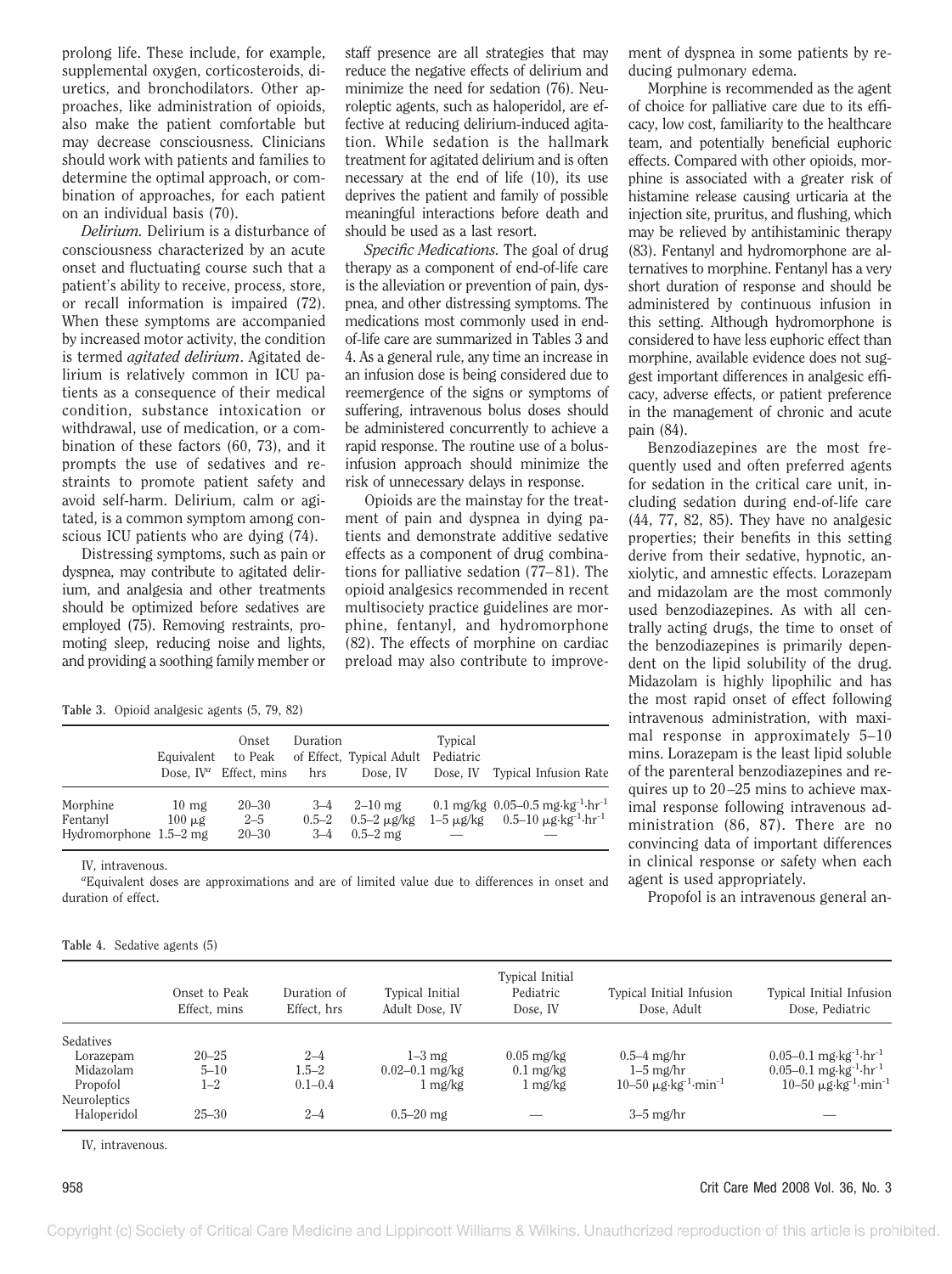esthetic widely used at sedative doses in critically ill patients. The primary advantages of propofol are its very rapid onset of effect combined with a rapid offset of effect, allowing relatively easy titration to the desired level of sedation (82, 88).

Other sedative agents, including the barbiturates and ketamine, have a limited role in this setting and can be considered for selected patients who may be refractory or intolerant to usual agents (47, 89).

Haloperidol is considered the drug of choice for treatment of delirium in critically ill patients (82, 90). Due to its long elimination half-life, haloperidol usually requires a loading regimen for initial control of symptoms. Haloperidol reaches maximal effect approximately 25–30 mins following an intravenous dose and can be repeated every 15–30 mins as needed (82). It has been suggested that the intravenous dose can be doubled every 30 mins until response is achieved (91); however, single adult doses -20 mg are rarely required or recommended. Haloperidol has no analgesic activity and does not have significant sedative effects as a single agent. It is typically combined with opioid analgesics and sedative agents to manage acute agitated behavior in critically ill patients.

Although many drugs can be used to treat pain and agitation at the end of life, the importance of the practitioner's familiarity with the drug cannot be overemphasized. In the last few hours of life, there may be only one chance to prevent pain, dyspnea, and delirium. As much expertise is necessary for the appropriate use of drug therapy at the end-of-life as for any other pharmacologic intervention in critical care.

## **Considerations at the Time of Death**

Even when anticipated, the time surrounding the death of a patient can be stressful for both families and clinicians. Anticipation of the tasks that must be performed can help ensure that end-oflife care is delivered appropriately and compassionately.

*Notification of Death.* Pronouncing death is a solemn ritual and an important competency for end-of-life care (7). Senior physician leadership and the involvement of other professionals, such as the nurse, chaplain, or social worker, are important. The communication should avoid euphemisms and use plain language gently and empathically (*dead*, *dying*, *death*, and *die* are all words that are

rarely misunderstood) (92). Most families need reassurance that everything appropriate was done to help their family member. News of a patient's death should be given in person, whenever possible. When families must be contacted by telephone, special care should be taken in how the information is disclosed.

*Determination of Brain Death.* The frequency with which death is determined by neurologic criteria varies greatly depending on the patient population served by an ICU, but in one study of  $>6,000$ patients who died in ICU, 6% were diagnosed as dead on the basis of neurologic criteria (93). Standard criteria for ascertaining the diagnosis of brain death in adults are available (94), although studies show considerable variability in how the diagnosis is made around the world (95). Similarly, criteria used for determining brain death in children are also variable, perhaps reflecting the fact that the guidelines for children have not been updated since 1987 (96). There is not general consensus on the advisability of having family members present at the time testing is performed (97).

*Organ Donation.* Organ and tissue donation is an integral part of end-of-life decisions and bereavement practices (98, 99). Routine questioning about advance directives and preferences at admission to the hospital may identify potential organ donors (100). Requests should focus on allowing families the opportunity to determine whether organ donation is consistent with either the patient's known wishes or what the patient would likely have wanted.

Donation by Cardiac Death (DCD) requires protocols for withdrawal of lifesustaining therapies under carefully controlled conditions (101). Some have concerns about the potential effect of DCD on the quality of end-of-life decision making and care in the ICU, but research and debate are needed to develop consensus regarding the best approach to achieve high-quality palliative care simultaneously with allowing patients and families the option of DCD.

Critical care professionals are responsible for the integrity of the organ donation process in collaboration with the organ procurement organization. Best practices require that the request is made in a private location and paced to give the family time to accept the death (98). United States regulations require that the person requesting organ donation be specifically trained to perform this task. Relational aspects of how the information is shared with families have been shown to be more important than details of the specific content of the information. Training and clear role responsibilities for the interdisciplinary team can reduce the stress associated with requests for organ donation and increase donation rates.

*Bereavement and Support.* Bereavement and support services are essential to the delivery of high-quality palliative care, for both the family and the clinicians. Assisting families to cope with the impending death, complete important life tasks, and engage in meaningful rituals is a response to the family's anticipatory grief. The care of the body after death, making funeral plans, and deciding about autopsy are key bereavement tasks following a person's death. After a patient's death, families benefit from information about educational and spiritual resources, support groups, and contact information for mental health professionals with expertise in bereavement (6, 7, 19, 22, 98, 102).

Similarly, clinicians also have important bereavement needs. Although the needs of clinicians have not been routinely addressed, their unrecognized suffering and grief may undermine the effectiveness and quality of care (103, 104). An Institute of Medicine report stressed the importance of developing strategies to help professionals preserve their own integrity and well-being (105).

*Needs of the Interdisciplinary Team.* The clinical team needs to be interdisciplinary and committed to cooperation and clear communication. Significant discrepancies exist between critical care nurses and physicians about satisfaction with endof-life decision-making processes, including ethical issues (106, 107). Physicians may be unaware of nurses' perspectives on conflict (108). More than half of the issues identified by critical care nurses as either obstructing or facilitating quality care for dying patients involve some aspect of communication (27).

End-of-life care requires support systems and resources for caregivers that address moral distress, burnout, and posttraumatic stress disorder (109 –112). Systems of support may include regular debriefings after patient deaths, access to spiritual and psychosocial resources, and relief from responsibilities for some time after a patient dies (27, 104, 113). Within the ICU culture, norms for appropriate behavior, mutual support, communica-

Crit Care Med 2008 Vol. 36, No. 3 959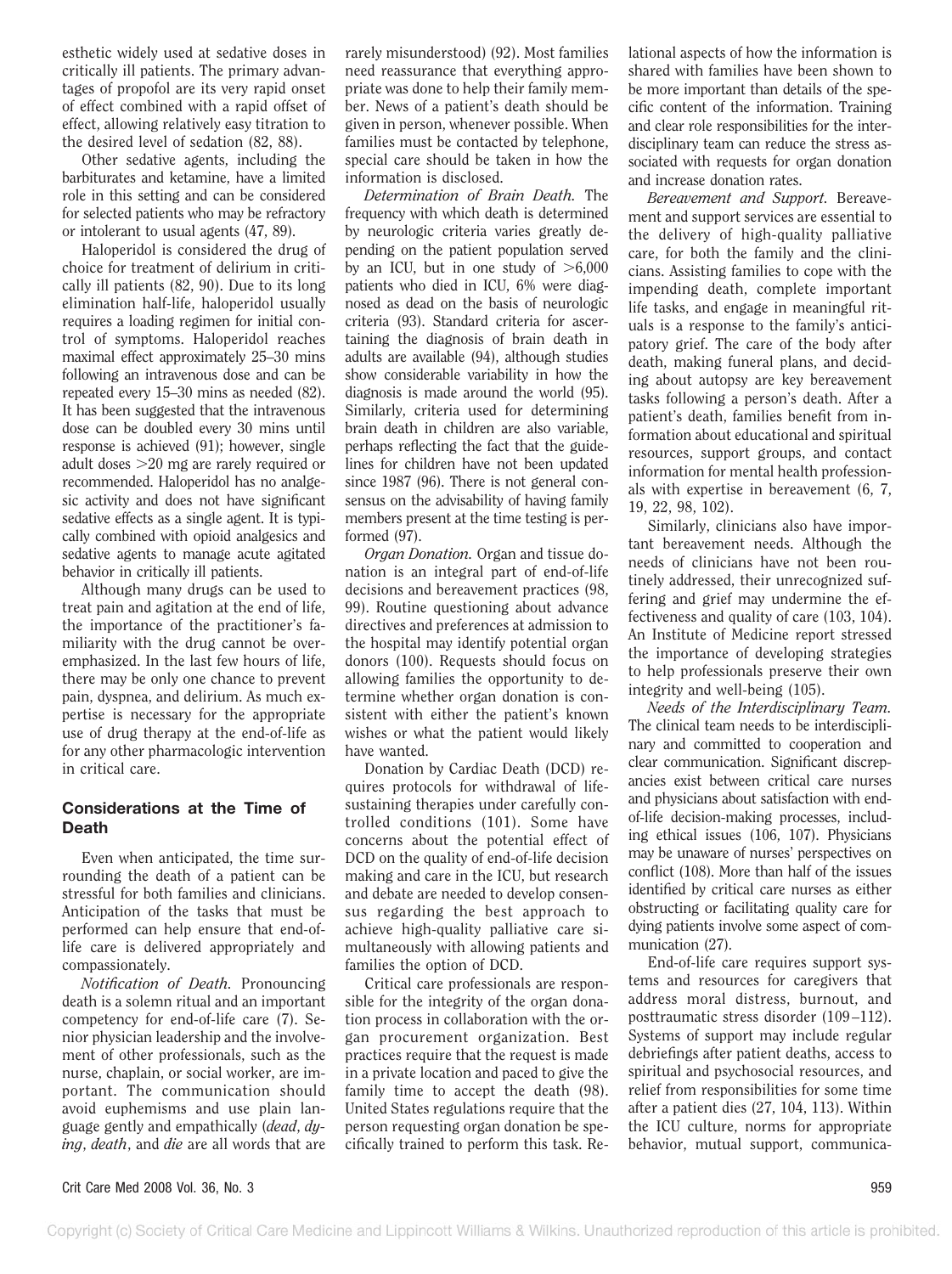tion, and resolution of ethical conflicts are essential.

## **Research, Quality Improvement, and Education**

End-of-life care in the ICU, like many aspects of critical care, offers important opportunities for research, quality improvement, and education. There has been a growing literature on each of these topics in the past few years that can help guide researchers, clinicians, administrators, and educators.

*Research.* A recent interdisciplinary working group identified four areas of need for a research agenda to improve end-of-life care: defining the problems, identifying solutions, evaluating solutions, and overcoming barriers. In each of these areas, important unanswered questions were identified (114). Two important principles emerged: Interventions that are likely to improve the quality of care should be developed with preliminary data supporting their efficacy before being subjected to randomized trials, and outcome measures must be identified that can be used to demonstrate the improvements.

One lesson from prior research in this area is that large randomized trials of interventions should have supporting evidence from smaller studies demonstrating "proof of concept." A number of recent interventions have shown promising results, including standardized end-oflife family conferences with bereavement pamphlets and routine palliative care and ethics consultation (22, 115, 116). These studies suggest that end-of-life care can be improved but highlight the importance of preliminary data to establish feasibility and improvement in intermediate outcomes before launching large randomized trials to provide definitive proof of effectiveness.

The field needs to identify reliable, valid, feasible, and responsive outcome measures for end-of-life care. Outcome measures used to date include length of stay, intensity of care, families' psychological symptoms, and ratings of quality of care from ICU clinicians and family members. Each of these outcomes has important challenges. Several studies have used as the outcome measure ICU length of stay among patients who died (115–118). The rationale for this outcome measure is that if ICU days are decreased for those patients who ultimately die without an increase in overall mortality rate, the intervention has reduced the "prolongation of dying." There are some important theoretical limitations to using ICU days as an outcome measure for such interventions. For example, an intervention that rushed families to make decisions might be associated with decreased family satisfaction with care and increased family depression, anxiety, or posttraumatic stress disorder (20, 21). Nonetheless, reducing ICU length of stay, particularly if it is associated with high levels of family satisfaction (115), seems like an appropriate surrogate marker for improved quality of care. Another potential assessment of quality of end-of-life care is family or clinician satisfaction with care. Patient satisfaction is not a practical outcome measure since the vast majority of patients are not able respond to questions at a time when endof-life care is being provided in the ICU (119). Measures that have shown some evidence of reliability and validity after death in the ICU include the Quality of Dying and Death  $(49, 69, 120 - 122)$ , the Family Satisfaction with ICU (123, 124), and the Critical Care Family Satisfaction Survey (125). Finally, there is evidence that improved communication about end-of-life care can significantly reduce psychological morbidity in family members after a death in the ICU (22).

*Quality Improvement.* Many publications exist on the issue of quality improvement in the critical care setting  $(126-134)$ , and there is growing recognition that end-of-life care in the ICU is an important target for quality improvement efforts. Recently, a working group identified the domains of quality for end-of-life care, and these domains provide a framework for understanding the diverse issues and potential targets for quality improvement efforts focused on end-of-life care in the ICU (135). The domains were 1) patient- and family-centered decision making; 2) communication; 3) continuity of care; 4) emotional and practical support; 5) symptom management and comfort care; 6) spiritual support; and 7) emotional and organizational support for ICU clinicians.

There have been several recent publications of quality improvement efforts designed to improve end-of-life care in the ICU. A before-after quality improvement study of implementation of a standardized order form for withdrawal of life-sustaining therapies suggests efforts can improve care (49). There have also been recent efforts to define process measures for high-quality end-of-life care in the ICU (136, 137). Although these measures have not yet been validated, they have promise for improving the quality of care in all ICUs.

*Education.* Although education in this area is improving, studies document the deficiencies in education about end-oflife care for physicians and nurses (138 – 144). Considerable work has been done in education about end-of-life care that can be adapted to the ICU setting, including the development of training programs such as Education for Physicians on Endof-Life Care (145) and End-of-Life Nursing Education Consortium (146) and curricula developed for internal medicine residency training (147). The Initiative for Pediatric Palliative Care is a curriculum focused on the care of children (148). In addition, clinicians need opportunities to address their own emotions and reactions to working with dying patients and their families (144). Educational programs that offer clinicians the opportunity to talk about their experiences caring for dying critically ill patients and their families and the effect of providing this care on their own emotions and work attitudes can be valuable (113).

### **CONCLUSIONS**

End-of-life care is emerging as a comprehensive area of expertise in the ICU and demands the same high level of knowledge and competence as all other areas of ICU practice. There has been an increased focus on research, education, and quality improvement to improve endof-life care in the ICU setting. There is also increasing consensus within the field of critical care on some important principles, such as shared decision making and the importance of caring for patients' families. These revised guidelines incorporate these recent developments in an effort to further improve the care of patients dying in the ICU and their families.

## **REFERENCES**

- 1. Luce JM, Prendergast TJ. The changing nature of death in the ICU. *In:* Managing Death in the Intensive Care Unit: The Transition From Cure to Comfort. Curtis JR, Rubenfeld GD (Eds). Oxford, UK, Oxford University Press, 2001, pp 19 –29
- 2. Angus DC, Barnato AE, Linde-Zwirble WT, et al: Use of intensive care at the end of life in the United States: An epidemiologic study. *Crit Care Med* 2004; 32:638 – 643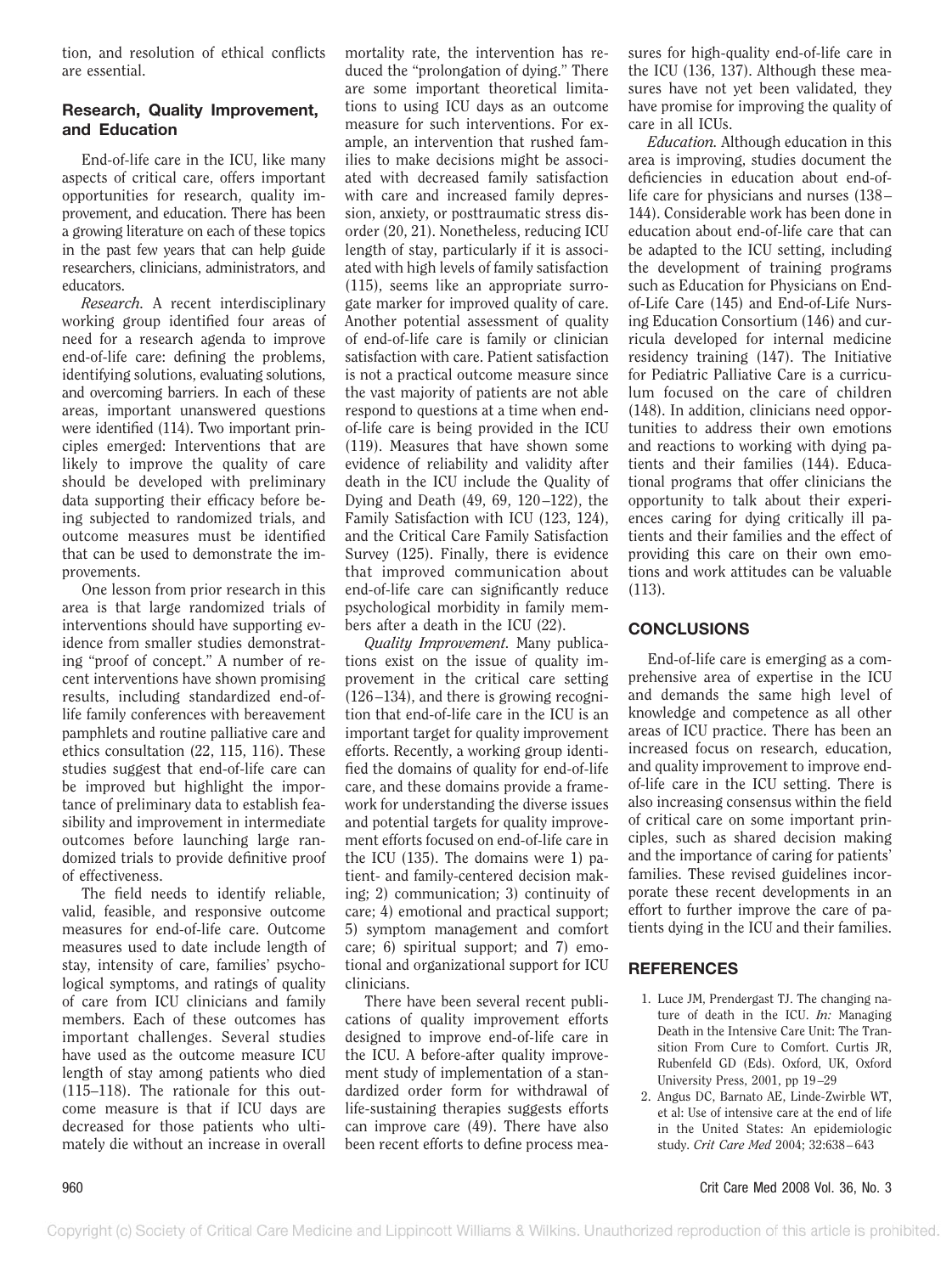- 3. Managing Death in the Intensive Care Unit: The Transition From Cure to Comfort. Oxford, UK, Oxford University Press, 2001
- 4. Finucane TE: How gravely ill becomes dying: A key to end-of-life care. *JAMA* 1999; 282:1670 –1672
- 5. Truog RD, Cist AF, Brackett SE, et al: Recommendations for end-of-life care in the intensive care unit: The Ethics Committee of the Society of Critical Care Medicine. *Crit Care Med* 2001; 29:2332–2348
- 6. Institute of Medicine: Committee on Care at the End of Life: Approaching Death. Washington DC, National Academy Press, 1997
- 7. National Consensus Project for Quality Palliative Care: Clinical Practice Guidelines for Quality Palliative Care. Pittsburgh, National Consensus Project, 2004
- 8. Luce JM: Is the concept of informed consent applicable to clinical research involving critically ill patients? *Crit Care Med* 2003; 31(3 Suppl):S153–S160
- 9. White DB, Curtis JR, Lo B, et al: Decisions to limit life-sustaining treatment for critically ill patients who lack both decisionmaking capacity and surrogate decisionmakers. *Crit Care Med* 2006; 34:2053–2059
- 10. Tonelli MR: Waking the dying: Must we always attempt to involve critically ill patients in end-of-life decisions? *Chest* 2005; 127:637– 642
- 11. Heyland DK, Cook DJ, Rocker GM, et al: Decision-making in the ICU: Perspectives of the substitute decision-maker. *Intensive Care Med* 2003; 29:75– 82
- 12. Azoulay E, Pochard F, Chevret S, et al: Half the family members of intensive care unit patients do not want to share in the decision-making process: A study in 78 French intensive care units. *Crit Care Med* 2004; 32:1832–1838
- 13. Curtis JR: Communicating about end-of-life care with patients and families in the intensive care unit. *Crit Care Clin* 2004; 20: 363–380, viii
- 14. Back AL, Arnold RM, Quill TE: Hope for the best, and prepare for the worst. *Ann Intern Med* 2003; 138:439 – 443
- 15. Consensus statement of the Society of Critical Care Medicine's Ethics Committee regarding futile and other possibly inadvisable treatments. *Crit Care Med* 1997; 25:887– 891
- 16. Luce JM: Physicians do not have a responsibility to provide futile or unreasonable care if a patient or family insists. *Crit Care Med* 1995; 23:760 –766
- 17. Medical futility in end-of-life care: Report of the Council on Ethical and Judicial Affairs. *JAMA* 1999; 281:937–941
- 18. Fine RL, Mayo TW: Resolution of futility by due process: Early experience with the Texas Advance Directives Act. *Ann Intern Med* 2003; 138:743–746
- 19. Truog RD, Christ G, Browning DM, et al: Sudden traumatic death in children: "We did everything, but your child didn't survive." *JAMA* 2006; 295:2646 –2654
- 20. Azoulay E, Pochard F, Kentish-Barnes N, et

al: Risk of post-traumatic stress symptoms in family members of intensive care unit patients. *Am J Respir Crit Care Med* 2005; 171:987–994

- 21. Pochard F, Azoulay E, Chevret S, et al: Symptoms of anxiety and depression in family members of intensive care unit patients: Ethical hypothesis regarding decision-making capacity. *Crit Care Med* 2001; 29:1893–1897
- 22. Lautrette A, Darmon M, Megarbane B, et al: A communication strategy and brochure for relatives of patients dying in the ICU. *N Engl J Med* 2007; 356:469 – 478
- 23. Browning DM, Meyer EC, Truog RD, et al: Difficult conversations in health care: Cultivating relational learning to address the hidden curriculum. *Acad Med* 2007; In Press
- 24. Stapleton RD, Engelberg RA, Wenrich MD, et al: Clinician statements and family satisfaction with family conferences in the intensive care unit. *Crit Care Med* 2006; 34: 1679 –1685
- 25. Curtis JR, Engelberg RA, Wenrich MD, et al: Missed opportunities during family conferences about end-of-life care in the intensive care unit. *Am J Respir Crit Care Med* 2005; 171:844 – 849
- 26. McDonagh JR, Elliott TB, Engelberg RA, et al: Family satisfaction with family conferences about end-of-life care in the intensive care unit: Increased proportion of family speech is associated with increased satisfaction. *Crit Care Med* 2004; 32:1484 –1488
- 27. Kirchhoff KT, Beckstrand RL: Critical care nurses' perceptions of obstacles and helpful behaviors in providing end-of-life care to dying patients. *Am J Crit Care* 2000; 9:96 –105
- 28. White DB, Engelberg RA, Wenrich MD, et al: Prognostication during physician-family discussions about limiting life support in intensive care units. *Crit Care Med* 2007; 35:442– 448
- 29. Maclean SL, Guzzetta CE, White C, et al: Family presence during cardiopulmonary resuscitation and invasive procedures: Practices of critical care and emergency nurses. *Am J Crit Care* 2003; 12:246 –257
- 30. Emergency Nurses Association: Presenting the Option for Family Presence. Park Ridge, IL, Emergency Nurses Association, 2001
- 31. Puchalski C: Spirituality in health: The role of spirituality in critical care. *Crit Care Clin* 2004; 20:487–504, x
- 32. Robinson MR, Thiel MM, Backus MM, et al: Matters of spirituality at the end of life in the pediatric intensive care unit. *Pediatrics* 2006; 118:e719 – e729
- 33. Brock DW: Death and dying. *In:* Medical Ethics. Veatch RM (Ed). Boston, Jones and Bartlett, 1989, pp 329 –356
- 34. Quill TE, Dresser R, Brock DW: The rule of double effect—A critique of its role in endof-life decision making. *N Engl J Med* 1997; 337:1768 –1771
- 35. Lo B, Rubenfeld G: Palliative sedation in

dying patients: "We turn to it when everything else hasn't worked." *JAMA* 2005; 294: 1810 –1816

- 36. Quill TE: The ambiguity of clinical intentions. *N Engl J Med* 1993; 329:1039 –1040
- 37. Sulmasy DP: Commentary: Double effect— Intention is the solution, not the problem. *J Law Med Ethics* 2000; 28:26 –29
- 38. Solomon MZ, Sellers DE, Heller KS, et al: New and lingering controversies in pediatric end-of-life care. *Pediatrics* 2005; 116: 872– 883
- 39. Solomon MZ, O'Donnell L, Jennings B, et al: Decisions near the end of life: Professional views on life-sustaining treatments. *Am J Public Health* 1993; 83:14 –23
- 40. Burns JP, Mitchell C, Griffith JL, et al: Endof-life care in the pediatric intensive care unit: Attitudes and practices of pediatric critical care physicians and nurses. *Crit Care Med* 2001; 29:658 – 664
- 41. Meisel A: Legal myths about terminating life support. *Arch Intern Med* 1991; 151: 1497–1502
- 42. Truog RD, Levine DZ, Hutchinson T, et al: Discontinuing immunosuppression in a child with a renal transplant: Are there limits to withdrawing life support? Discussion. *Am J Kidney Dis* 2001; 38:901–915
- 43. Vacco v. Quill 117 S. Ct 2293. 1997
- 44. Sykes N, Thorns A: Sedative use in the last week of life and the implications for end-oflife decision making. *Arch Intern Med* 2003; 163:341–344
- 45. Sykes N, Thorns A: The use of opioids and sedatives at the end of life. *Lancet Oncol* 2003; 4:312–318
- 46. Chan JD, Treece PD, Engelberg RA, et al: Narcotic and benzodiazepine use after withdrawal of life support: Association with time to death? *Chest* 2004; 126:286 –293
- 47. Truog RD, Berde CB, Mitchell C, et al: Barbiturates in the care of the terminally ill. *N Engl J Med* 1992; 327:1678 –1682
- 48. Rubenfeld GD, Crawford SW: Principles and practice of withdrawing life sustaining treatment in the intensive care unit. *In:* Managing Death in the ICU: The Transition from Cure to Comfort. Rubenfeld GD (Ed). New York, Oxford University Press, 2000, pp 127–148
- 49. Treece PD, Engelberg RA, Crowley L, et al: Evaluation of a standardized order form for the withdrawal of life support in the intensive care unit. *Crit Care Med* 2004; 32: 1141–1148
- 50. Society of Critical Care Medicine Ethics Committee: Consensus statement on the triage of critically ill patients. *JAMA* 1994; 271:1200 –1203
- 51. Asch DA, Faber-Langendoen K, Shea JA, et al: The sequence of withdrawing lifesustaining treatment from patients. *Am J Med* 1999; 107:153–156
- 52. Cook D, Rocker G, Marshall J, et al: Withdrawal of mechanical ventilation in anticipation of death in the intensive care unit. *N Engl J Med* 2003; 349:1123–1132

Crit Care Med 2008 Vol. 36, No. 3 961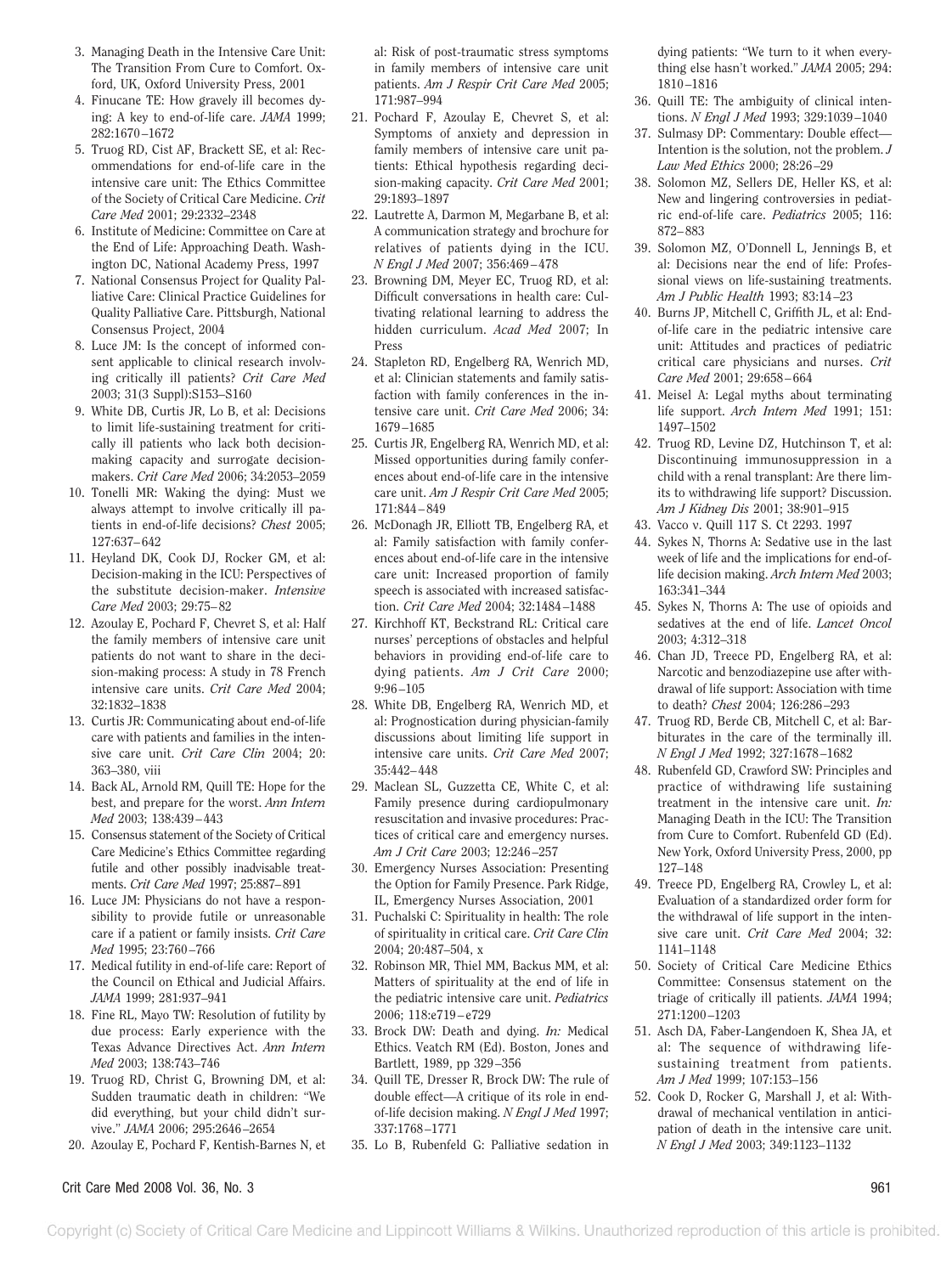- 53. Gilligan T, Raffin TA: Withdrawing life support: Extubation and prolonged terminal weans are inappropriate. *Crit Care Med* 1996; 24:352–353
- 54. Willms DC, Brewer JA: Survey of respiratory therapists' attitudes and concerns regarding terminal extubation. *Respir Care* 2005; 50: 1046 –1049
- 55. Turner JS, Briggs SJ, Springhorn HE, et al: Patients' recollection of intensive care unit experience. *Crit Care Med* 1990; 18:966 –968
- 56. Benditt JO: Noninvasive ventilation at the end of life. *Respir Care* 2000; 45:1376 –1381
- 57. Levy M, Tanios MA, Nelson D, et al: Outcomes of patients with do-not-intubate orders treated with noninvasive ventilation. *Crit Care Med* 2004; 32:2002–2007
- 58. Curtis JR, Cook DJ, Sinuff T, et al: Noninvasive positive pressure ventilation in critical and palliative care settings: Understanding the goals of therapy. *Crit Care Med* 2007; 35:932–939
- 59. Truog RD, Burns JP, Mitchell C, et al: Pharmacologic paralysis and withdrawal of mechanical ventilation at the end of life. *N Engl J Med* 2000; 342:508 –511
- 60. Kress JP, Hall JB: Delirium and sedation. *Crit Care Clin* 2004; 20:419 – 433, ix
- 61. Hall P, Schroder C, Weaver L: The last 48 hours of life in long-term care: A focused chart audit. *J Am Geriatr Soc* 2002; 50: 501–506
- 62. Desbiens NA, Mueller-Rizner N, Connors AF Jr, et al: The symptom burden of seriously ill hospitalized patients. SUPPORT Investigators: Study to Understand Prognoses and Preferences for Outcome and Risks of Treatment. *J Pain Symptom Manage* 1999; 17: 248 –255
- 63. Nelson JE, Meier DE, Oei EJ, et al: Selfreported symptom experience of critically ill cancer patients receiving intensive care. *Crit Care Med* 2001; 29:277–282
- 64. Puntillo KA, Morris AB, Thompson CL, et al: Pain behaviors observed during six common procedures: Results from Thunder Project II. *Crit Care Med* 2004; 32:421– 427
- 65. Payen JF, Bru O, Bosson JL, et al: Assessing pain in critically ill sedated patients by using a behavioral pain scale. *Crit Care Med* 2001; 29:2258 –2263
- 66. Aissaoui Y, Zeggwagh AA, Zekraoui A, et al: Validation of a behavioral pain scale in critically ill, sedated, and mechanically ventilated patients. *Anesth Analg* 2005; 101: 1470 –1476
- 67. Young J, Siffleet J, Nikoletti S, et al: Use of a Behavioural Pain Scale to assess pain in ventilated, unconscious and/or sedated patients. *Intensive Crit Care Nurs* 2006; 22: 32–39
- 68. Campbell ML, Renaud E, Vanni L: Psychometric testing of a Pain Assessment Behavior Scale. Paper presented at: Midwest Nursing Research Society, Cincinnati, OH, March 2005
- 69. Mularski RA, Heine CE, Osborne ML, et al:

Quality of dying in the ICU: Ratings by family members. *Chest* 2005; 128:280 –287

70. Campbell ML: Terminal dyspnea and respiratory distress. *Crit Care Clin* 2004; 20: 403– 417

- 71. Campbell ML: Fear and pulmonary stress behaviors to an asphyxial threat across cognitive states. *Res Nurs Health* 2007; 30: 572–583
- 72. American Psychiatric Association: Diagnostic Statistical Manual of Mental Disorders (Report No. 4). Washington, DC: American Psychiatric Association, 2000
- 73. Ely EW, Siegel MD, Inouye SK: Delirium in the intensive care unit: An under-recognized syndrome of organ dysfunction. *Semin Respir Crit Care Med* 2001; 22:115–126
- 74. Ely EW, Inouye SK, Bernard GR, et al: Delirium in mechanically ventilated patients: Validity and reliability of the confusion assessment method for the intensive care unit (CAM-ICU). *JAMA* 2001; 286:2703–2710
- 75. Brody H, Campbell ML, Faber-Langendoen K, et al: Withdrawing intensive life-sustaining treatment—Recommendations for compassionate clinical management. *N Engl J Med* 1997; 336:652– 657
- 76. Harvey MA: Managing agitation in critically ill patients. *Am J Crit Care* 1996; 5:7–16
- 77. Hawryluck LA, Harvey WR, Lemieux-Charles L, et al: Consensus guidelines on analgesia and sedation in dying intensive care unit patients. *BMC Med Ethics* 2002; 3:E3
- 78. LeGrand SB, Khawam EA, Walsh D, et al: Opioids, respiratory function, and dyspnea. *Am J Hosp Palliat Care* 2003; 20:57– 61
- 79. Mularski RA: Pain management in the intensive care unit. *Crit Care Clin* 2004; 20: 381– 401
- 80. Thomas JR, Von Gunten CF: Clinical management of dyspnoea. *Lancet Oncol* 2002; 3:223–228
- 81. Jennings AL, Davies AN, Higgins JP, et al: A systematic review of the use of opioids in the management of dyspnoea. *Thorax* 2002; 57:939 –944
- 82. Jacobi J, Fraser GL, Coursin DB, et al: Clinical practice guidelines for the sustained use of sedatives and analgesics in the critically ill adult. *Crit Care Med* 2002; 30: 119 –141
- 83. Balestrieri F, Fisher S: Analgesics. *In:* The Pharmacologic Approach to the Critically Ill Patient. 3rd ed. Chernow B (Ed). Baltimore: Williams  $&$  Wilkins, 1994, pp 640-650
- 84. Quigley C, Wiffen P: A systematic review of hydromorphone in acute and chronic pain. *J Pain Symptom Manage* 2003; 25:169 –178
- 85. Cowan JD, Walsh D: Terminal sedation in palliative medicine—Definition and review of the literature. *Support Care Cancer* 2001; 9:403– 407
- 86. Charney DS, Mihic SJ, Harris RA: Hypnotics and sedatives. *In:* The Pharmacologic Basis of Therapeutics. 11th ed. Brunton LL, Lazo JS, Parker KL (Eds). New York, McGraw-Hill, 2006, pp 401-427
- 87. Greenblatt DJ. Sedation: Intravenous benzodiazepines in critical care medicine. *In:* The Pharmacologic Approach to the Critically Ill Patient. 3rd ed. Chernow B (Ed). Baltimore, Williams & Wilkins, 1994, pp 321–326
- 88. Evers AS, Crowder CM. General anesthetics. *In:* Goodman & Gilman's The Pharmacologic Basis of Therapeutics. 11th ed. Brunton LL, Lazo JS, Parker KL (Eds). New York, McGraw-Hill, 2006, pp 341–368
- 89. Berger JM, Ryan A, Vadivelu N, et al: Ketamine-fentanyl-midazolam infusion for the control of symptoms in terminal life care. *Am J Hosp Palliat Care* 2000; 17: 127–134
- 90. Ely EW, Stephens RK, Jackson JC, et al: Current opinions regarding the importance, diagnosis, and management of delirium in the intensive care unit: A survey of 912 healthcare professionals. *Crit Care Med* 2004; 32:106 –112
- 91. Fernandez F, Adams F, Levy JK, et al: Cognitive impairment due to AIDS-related complex and its response to psychostimulants. *Psychosomatics* 1988; 29:38 – 46
- 92. Hallenbeck J: Palliative care in the final days of life: "They were expecting it at any time." *JAMA* 2005; 293:2265–2271
- 93. Prendergast TJ, Claessens MT, Luce JM: A national survey of end-of-life care for critically ill patients. *Am J Respir Crit Care Med* 1998; 158:1163–1167
- 94. Wijdicks EFM: The diagnosis of brain death. *N Engl J Med* 2001; 344:1215–1221
- 95. Wijdicks EFM: Brain death worldwide— Accepted fact but no global consensus in diagnostic criteria. *Neurology* 2002; 58:  $20 - 25$
- 96. Report of Special Task Force. Guidelines for the determination of brain death in children. *Pediatrics* 1987; 80:298 –300
- 97. Ropper AH: Unusual spontaneous movements in brain-dead patients. *Neurology* 1984; 34:1089 –1092
- 98. Williams MA, Lipsett PA, Rushton CH, et al: The physician's role in discussing organ donation with families. *Crit Care Med* 2003; 31:1568 –1573
- 99. Institute of Medicine: Organ Donation: Opportunities for Action. Washington, DC, The National Academies Press, 2006
- 100. Essebag V, Cantarovich M, Crelinsten G: Routine advance directive and organ donation questioning on admission to hospital. *Ann R Coll Physicians Surg Can* 2002; 35: 225–231
- 101. Institute of Medicine: Non-Heart-Beating Organ Transplantation: Practice and Protocols. Washington, DC, National Academy Press, 2000
- 102. Meyer EC, Burns JP, Griffith JL, et al: Parental perspectives on end-of-life care in the pediatric intensive care unit. *Crit Care Med* 2002; 30:226 –231
- 103. Rushton CH: Care-giver suffering in critical care nursing. *Heart Lung* 1992; 21:303–306
- 104. Rushton CH, Reder E, Hall B, et al: Inter-